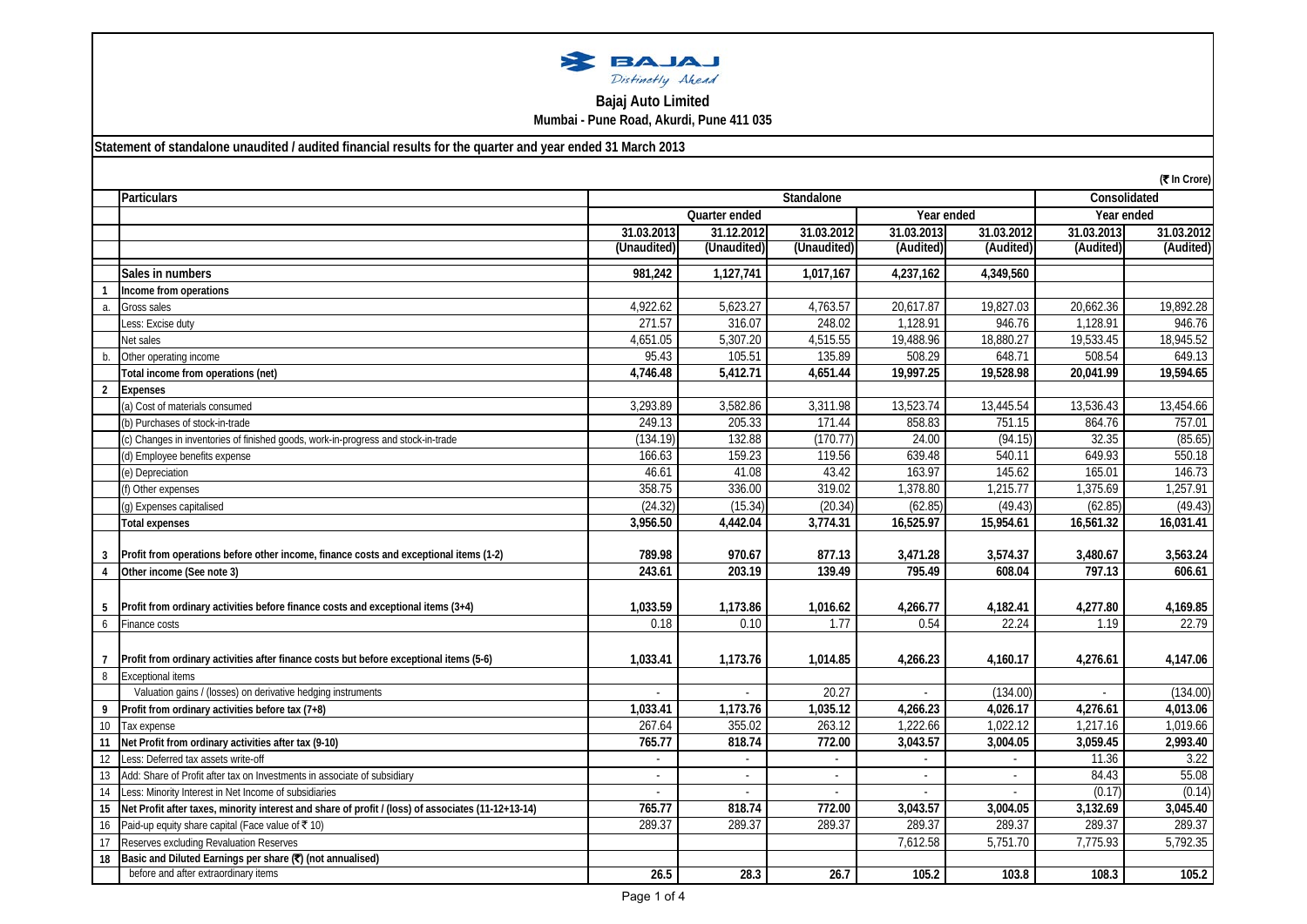| <b>Particulars</b>                                                                      |             | Quarter ended |             | Year ended  |             |
|-----------------------------------------------------------------------------------------|-------------|---------------|-------------|-------------|-------------|
|                                                                                         | 31.03.2013  | 31.12.2012    | 31.03.2012  | 31.03.2013  | 31.03.2012  |
| A Particulars of shareholding                                                           |             |               |             |             |             |
| Public shareholding @                                                                   |             |               |             |             |             |
| Number of shares                                                                        | 144,633,888 | 144,633,688   | 144,633,688 | 144,633,888 | 144,633,688 |
| Percentage of shareholding                                                              | 49.98%      | 49.98%        | 49.98%      | 49.98%      | 49.98%      |
| 2 Promoters & Promoter Group Shareholding                                               |             |               |             |             |             |
| (a) Pledged / Encumbered                                                                |             |               |             |             |             |
| Number of shares                                                                        | 148,855     | 166,585       | 2.656.585   | 148,855     | 2,656,585   |
| Percentage of shares (as a % of the total shareholding of promoters and promoter group) | 0.10%       | 0.12%         | 1.84%       | 0.10%       | 1.84%       |
| Percentage of shares (as a % of the total share capital of the company)                 | 0.05%       | 0.06%         | 0.92%       | 0.05%       | 0.92%       |
| (b) Non-encumbered                                                                      |             |               |             |             |             |
| Number of shares                                                                        | 144,584,277 | 144,566,747   | 142,076,747 | 144,584,277 | 142,076,747 |
| Percentage of shares (as a % of the total shareholding of promoters and promoter group) | 99.90%      | 99.88%        | 98.16%      | 99.90%      | 98.16%      |
| Percentage of shares (as a % of the total share capital of the company)                 | 49.97%      | 49.96%        | 49.10%      | 49.97%      | 49.10%      |
| @ including equity shares represented by GDRs.                                          |             |               |             |             |             |

|                                                | Quarter ended |
|------------------------------------------------|---------------|
|                                                | 31.03.2013    |
| <b>B</b> Investor complaints                   |               |
| Pending at the beginning of the quarter        |               |
| Received during the quarter                    |               |
| Disposed of during the quarter                 |               |
| Remaining unresolved at the end of the quarter | Nil           |

| Segment-wise revenue, results and capital employed  |                            |               |             |             |            |             |              |
|-----------------------------------------------------|----------------------------|---------------|-------------|-------------|------------|-------------|--------------|
|                                                     |                            |               |             |             |            |             | (₹ In Crore) |
| <b>Particulars</b>                                  | Standalone<br>Consolidated |               |             |             |            |             |              |
|                                                     |                            | Quarter ended |             | Year ended  |            | Year ended  |              |
|                                                     | 31.03.2013                 | 31.12.2012    | 31.03.2012  | 31.03.2013  | 31.03.2012 | 31.03.2013  | 31.03.2012   |
|                                                     | (Unaudited)                | (Unaudited)   | (Unaudited) | (Audited)   | (Audited)  | (Audited)   | (Audited)    |
| Segment revenue                                     |                            |               |             |             |            |             |              |
| Automotive                                          | 4,909.21                   | 5,506.38      | 4,696.40    | 20,419.98   | 19,804.11  | 20,466.36   | 19,868.35    |
| Investments                                         | 80.88                      | 109.52        | 94.53       | 372.76      | 332.91     | 372.76      | 332.91       |
| Total                                               | 4,990.09                   | 5,615.90      | 4,790.93    | 20,792.74   | 20,137.02  | 20,839.12   | 20,201.26    |
| Segment profit / (loss) before tax and finance cost |                            |               |             |             |            |             |              |
| Automotive                                          | 952.91                     | 1,064.54      | 948.56      | 3,894.85    | 3,722.23   | 3,990.31    | 3,764.75     |
| Investments                                         | 80.68                      | 109.32        | 88.33       | 371.92      | 326.18     | 371.92      | 326.18       |
| Total                                               | 1,033.59                   | 1,173.86      | 1,036.89    | 4,266.77    | 4,048.41   | 4,362.23    | 4,090.93     |
| Less: Finance cost                                  | 0.18                       | 0.10          | 1.77        | 0.54        | 22.24      | 1.19        | 22.79        |
| Total profit before tax                             | 1,033.41                   | 1,173.76      | 1,035.12    | 4,266.23    | 4,026.17   | 4,361.04    | 4,068.14     |
| 3<br>Capital employed                               |                            |               |             |             |            |             |              |
| Automotive                                          | 2,844.10                   | 1,934.11      | 1,463.85    | 2,844.10    | ,463.85    | 4,192.55    | 2,487.09     |
| Investments                                         | 6,542.42                   | 6,593.25      | 6,094.68    | 6,542.42    | 6,094.68   | 5,323.67    | 5,072.27     |
| Unallocable                                         | (1, 298.20)                | 144.63        | (1, 371.54) | (1, 298.20) | (1,371.54) | (1, 297.96) | (1, 370.58)  |
| Total                                               | 8,088.32                   | 8,671.99      | 6,186.99    | 8,088.32    | 6,186.99   | 8,218.26    | 6,188.78     |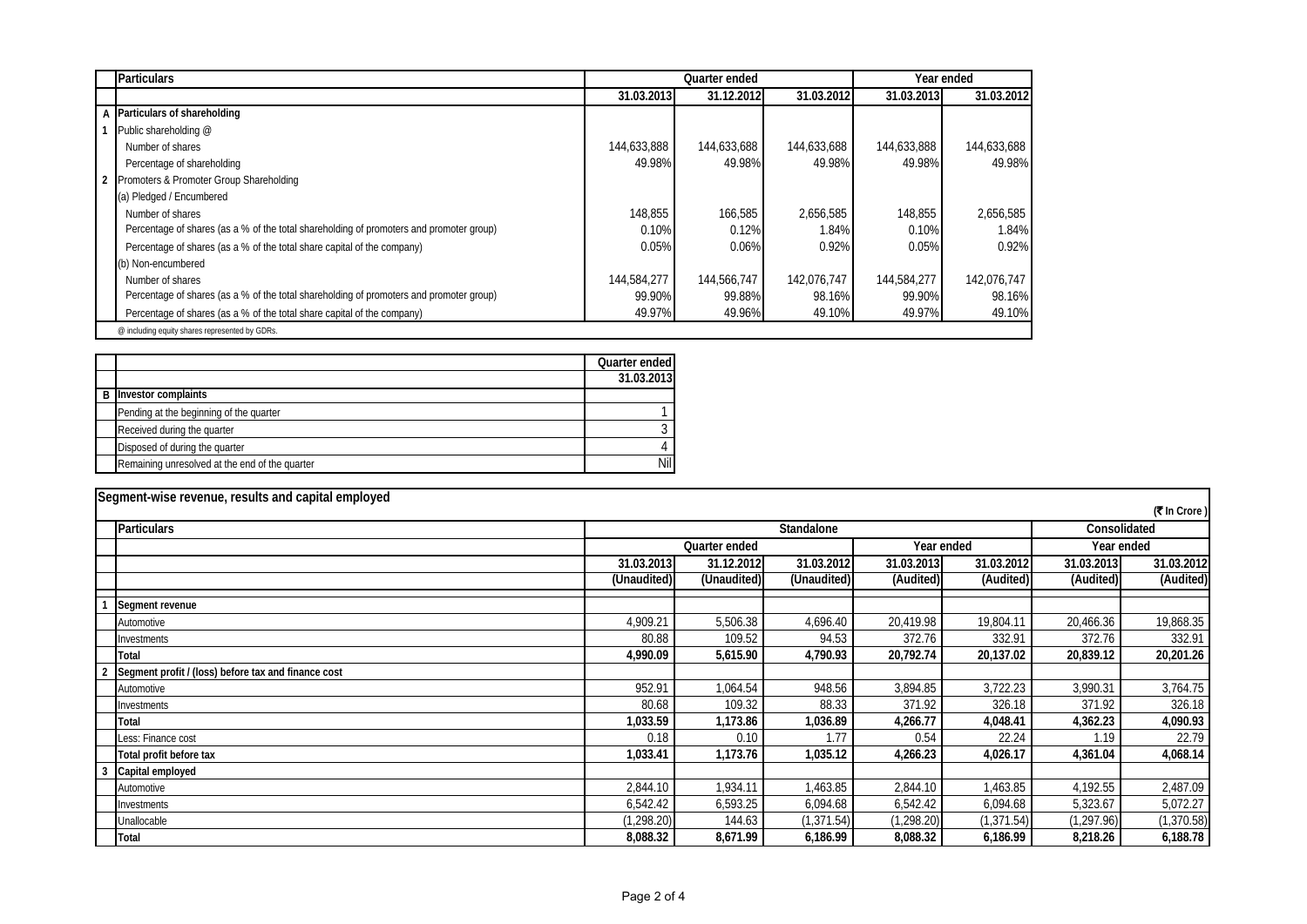| Notes:         |                                                                                                                                                              |                                                          |               |               |                 |  |
|----------------|--------------------------------------------------------------------------------------------------------------------------------------------------------------|----------------------------------------------------------|---------------|---------------|-----------------|--|
|                | 1. The consolidated financial results include results of the following companies:                                                                            |                                                          |               |               |                 |  |
|                | Name of the company                                                                                                                                          | % shareholding and voting power of<br>Bajaj Auto Limited |               | Segment       | Consolidated as |  |
|                | a. PT. Bajaj Auto Indonesia                                                                                                                                  | 98.94%                                                   |               | Automotive    | Subsidiary      |  |
|                | b. Bajaj Auto International Holdings BV *                                                                                                                    | 100%                                                     |               | Automotive    | Subsidiary      |  |
|                | * The consolidated financial results of Bajaj Auto International Holdings BV include 47.96% interest in KTM AG (earlier KTM PowerSports AG) as an associate. |                                                          |               |               |                 |  |
|                | 2. Disclosure of assets and liabilities as per clause 41(I)(ea) of the listing agreement for the year ended 31 March 2013 -                                  |                                                          |               |               | (₹ In Crore)    |  |
|                | Particulars                                                                                                                                                  | Standalone                                               |               | Consolidated  |                 |  |
|                |                                                                                                                                                              | As at                                                    | As at         | As at         | As at           |  |
|                |                                                                                                                                                              | 31 March 2013                                            | 31 March 2012 | 31 March 2013 | 31 March 2012   |  |
|                |                                                                                                                                                              | (Audited)                                                | (Audited)     | (Audited)     | (Audited)       |  |
| А              | <b>Equity and liabilities</b>                                                                                                                                |                                                          |               |               |                 |  |
| 1              | Shareholders' funds                                                                                                                                          |                                                          |               |               |                 |  |
|                | (a) Share capital                                                                                                                                            | 289.37                                                   | 289.37        | 289.37        | 289.37          |  |
|                | (b) Reserves and surplus                                                                                                                                     | 7,612.58                                                 | 5,751.70      | 7,775.93      | 5,792.35        |  |
|                | Sub-total - Shareholders' funds                                                                                                                              | 7,901.95                                                 | 6,041.07      | 8,065.30      | 6,081.72        |  |
| $\overline{2}$ | <b>Minority Interest</b>                                                                                                                                     |                                                          |               |               | 0.17            |  |
| 3              | <b>Non-current liabilities</b>                                                                                                                               |                                                          |               |               |                 |  |
|                | (a) Long-term borrowings                                                                                                                                     | 71.27                                                    | 97.48         | 71.27         | 97.48           |  |
|                | (b) Deferred tax liabilities (net)                                                                                                                           | 115.10                                                   | 48.44         | 115.10        | 48.44           |  |
|                | (c) Other long term liabilities                                                                                                                              | 122.06                                                   | 157.07        | 122.06        | 157.07          |  |
|                | (d) Long-term provisions                                                                                                                                     | 134.61                                                   | 111.85        | 136.16        | 113.16          |  |
|                | Sub-total - Non-current liabilities                                                                                                                          | 443.04                                                   | 414.84        | 444.59        | 416.15          |  |
| $\overline{4}$ | <b>Current liabilities</b>                                                                                                                                   |                                                          |               |               |                 |  |
|                | (a) Short-term borrowings                                                                                                                                    |                                                          |               | 27.14         | 25.44           |  |
|                | (b) Trade payables                                                                                                                                           | 1,979.61                                                 | 1,957.79      | 1,981.89      | 1,968.44        |  |
|                | (c) Other current liabilities                                                                                                                                | 546.16                                                   | 604.33        | 548.95        | 607.45          |  |
|                | (d) Short-term provisions                                                                                                                                    | 1,607.86                                                 | 2,066.05      | 1,607.86      | 2,066.05        |  |
|                | Sub-total - Current liabilities                                                                                                                              | 4,133.63                                                 | 4,628.17      | 4,165.84      | 4,667.38        |  |
|                | <b>Total - Equity and liabilities</b>                                                                                                                        | 12,478.62                                                | 11,084.08     | 12,675.73     | 11,165.42       |  |
| B              | Assets                                                                                                                                                       |                                                          |               |               |                 |  |
| 1              | Non-current assets                                                                                                                                           |                                                          |               |               |                 |  |
|                | (a) Fixed assets                                                                                                                                             | 2,097.98                                                 | 1,523.38      | 2,100.71      | 1,527.08        |  |
|                | (b) Goodwill on consolidation                                                                                                                                |                                                          |               | 548.25        | 434.60          |  |
|                | (c) Non-current investments                                                                                                                                  | 3,719.15                                                 | 3,786.21      | 3.347.59      | 3,376.18        |  |
|                | (d) Deferred tax assets (net)                                                                                                                                |                                                          |               | 33.41         | 39.03           |  |
|                | (e) Long-term loans and advances                                                                                                                             | 462.39                                                   | 600.87        | 463.16        | 601.66          |  |
|                | (f) Other non-current assets                                                                                                                                 | 1.02                                                     | 1.43          | 1.02          | 1.43            |  |
|                | Sub-total - Non-current assets                                                                                                                               | 6,280.54                                                 | 5,911.89      | 6,494.14      | 5,979.98        |  |
| $\overline{2}$ | <b>Current assets</b>                                                                                                                                        |                                                          |               |               |                 |  |
|                | (a) Current investments                                                                                                                                      | 2,711.33                                                 | 1,096.60      | 2,711.33      | 1,096.60        |  |
|                | (b) Inventories                                                                                                                                              | 636.28                                                   | 678.53        | 643.96        | 703.61          |  |
|                | (c) Trade receivables                                                                                                                                        | 767.58                                                   | 422.79        | 734.33        | 401.93          |  |
|                | (d) Cash and bank balances                                                                                                                                   | 558.85                                                   | 1,653.83      | 566.51        | 1,659.84        |  |
|                | (e) Short-term loans and advances                                                                                                                            | 1,311.72                                                 | 1,024.85      | 1,313.14      | 1,027.87        |  |
|                | (f) Other current assets                                                                                                                                     | 212.32                                                   | 295.59        | 212.32        | 295.59          |  |
|                | Sub-total - Current assets                                                                                                                                   | 6,198.08                                                 | 5,172.19      | 6,181.59      | 5,185.44        |  |
|                | <b>Total - Assets</b>                                                                                                                                        | 12,478.62                                                | 11,084.08     | 12,675.73     | 11,165.42       |  |
|                |                                                                                                                                                              |                                                          |               |               |                 |  |